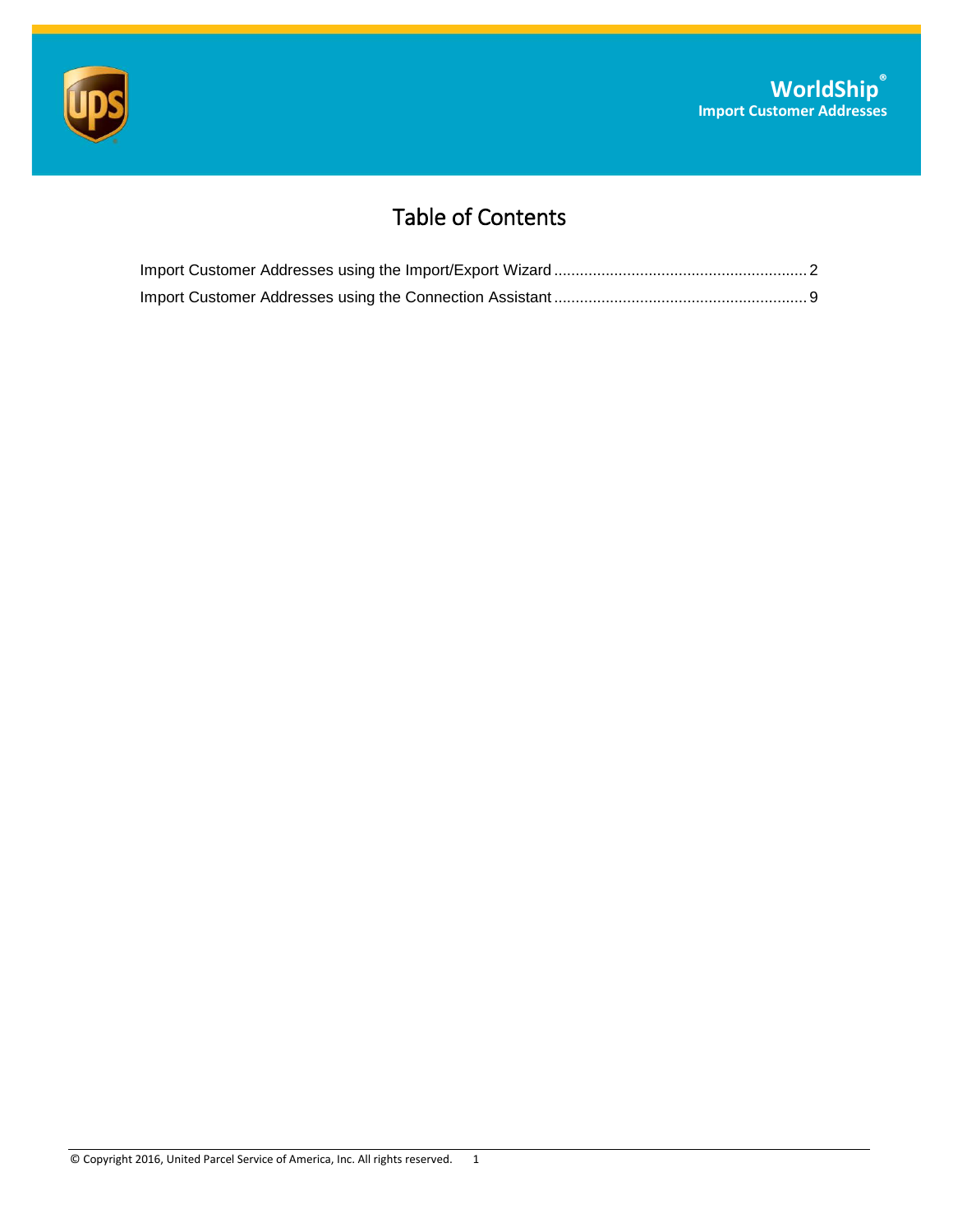

### <span id="page-1-0"></span>**Import Customer Addresses using the Import/Export Wizard**

**Note:** Customer addresses stored in a previous version of WorldShip are automatically added to your address book. If you do not see your addresses, call UPS Technical Support on 0800 3316010.

## **To import your address book (stored in a Microsoft® Access database) into UPS WorldShip:**

| <b>Step</b>                                                                    | <b>Window (if available)</b>                                                                                                                                                                                                                                                                                                                                                                                                                                                                                                                                                                                                                                                                                                                                                                                                                                                                                                                                                                                                                                                                                                                                                                                                                                                                                                                                                                                                                                                                                                                                                                                                                             |
|--------------------------------------------------------------------------------|----------------------------------------------------------------------------------------------------------------------------------------------------------------------------------------------------------------------------------------------------------------------------------------------------------------------------------------------------------------------------------------------------------------------------------------------------------------------------------------------------------------------------------------------------------------------------------------------------------------------------------------------------------------------------------------------------------------------------------------------------------------------------------------------------------------------------------------------------------------------------------------------------------------------------------------------------------------------------------------------------------------------------------------------------------------------------------------------------------------------------------------------------------------------------------------------------------------------------------------------------------------------------------------------------------------------------------------------------------------------------------------------------------------------------------------------------------------------------------------------------------------------------------------------------------------------------------------------------------------------------------------------------------|
| On the Import-Export tab, select Tools and<br>1.<br>then Import/Export Wizard. | <b>Rose Charles</b><br><b>UES WorldSarp</b><br><b>PE 21</b><br>49 15<br>$\wedge$ $\Omega$<br><b>Printing Activities</b><br>Import-Export<br>Home<br><b>UPS.com</b><br>Tools<br>Support<br>Create New<br>Create/Edit Tools<br>Batch<br>Automatic<br>Batch Automatic Export Selected<br>Keyed<br>Map<br>$Import - Import -$<br>$Import -$<br>Export Export - Collection Date<br>Import<br>Export<br><b>Juck Commands</b><br>Import/Exp<br><b>SEL Connection Assistant</b><br>Import/Export Wizard,<br>Service Options   Detail<br>Ship From   Distribution<br>Ship To<br>Verify XML Import File<br>Customer ID:<br><b>Shipment</b><br>V Update Address Book<br>Freight<br>Package Type<br><b>Fill Residential</b><br><b>UPS Service:</b><br>Package<br>Company or Name<br>Next Day Air<br>Width:<br>Length:<br>Height:<br>۰<br>$-10$<br>in.<br>Need it there sconer?<br>Attention:<br>Declared Value:<br>Reference Number 1:<br>Address 1<br>Saturday Delivery<br>Reference Number 2:<br>Address 3<br>Address 2:<br>Postal Code:<br>Country/Territory:<br><b>Unted States</b><br>Bill Transportation To:<br>City or Town:<br>State/Province/County:<br>Shipper<br>۰<br>E-mail Address:<br>With Return Services<br>Teleghone:<br>Shipper's Cost (USD)<br>$(1 - 1)$<br>Weight (b)<br>Published:<br>UPS Account:<br>Tax ID Number:<br>Package:<br>Shipment:<br>0.00<br>0.0<br>Electronic Scale Activated<br>Detail Cost<br>Profile<br><b>Shipper</b><br>Process Shipment<br>$\triangleright$   $\bowtie$   is NEW<br>Pkg:   H   4   1<br>$-$ UPS<br>F10<br>WX9999<br>٠<br>Add<br>Delete Pkg<br>Pkgs<br>  1<br>Your invoice may vary from the displayed rates. |
|                                                                                | For Help, press Shift + F1<br>Ver: 19.0.15 XOFY Pending: 10 Shpmf(s), 10 Pkg(s)                                                                                                                                                                                                                                                                                                                                                                                                                                                                                                                                                                                                                                                                                                                                                                                                                                                                                                                                                                                                                                                                                                                                                                                                                                                                                                                                                                                                                                                                                                                                                                          |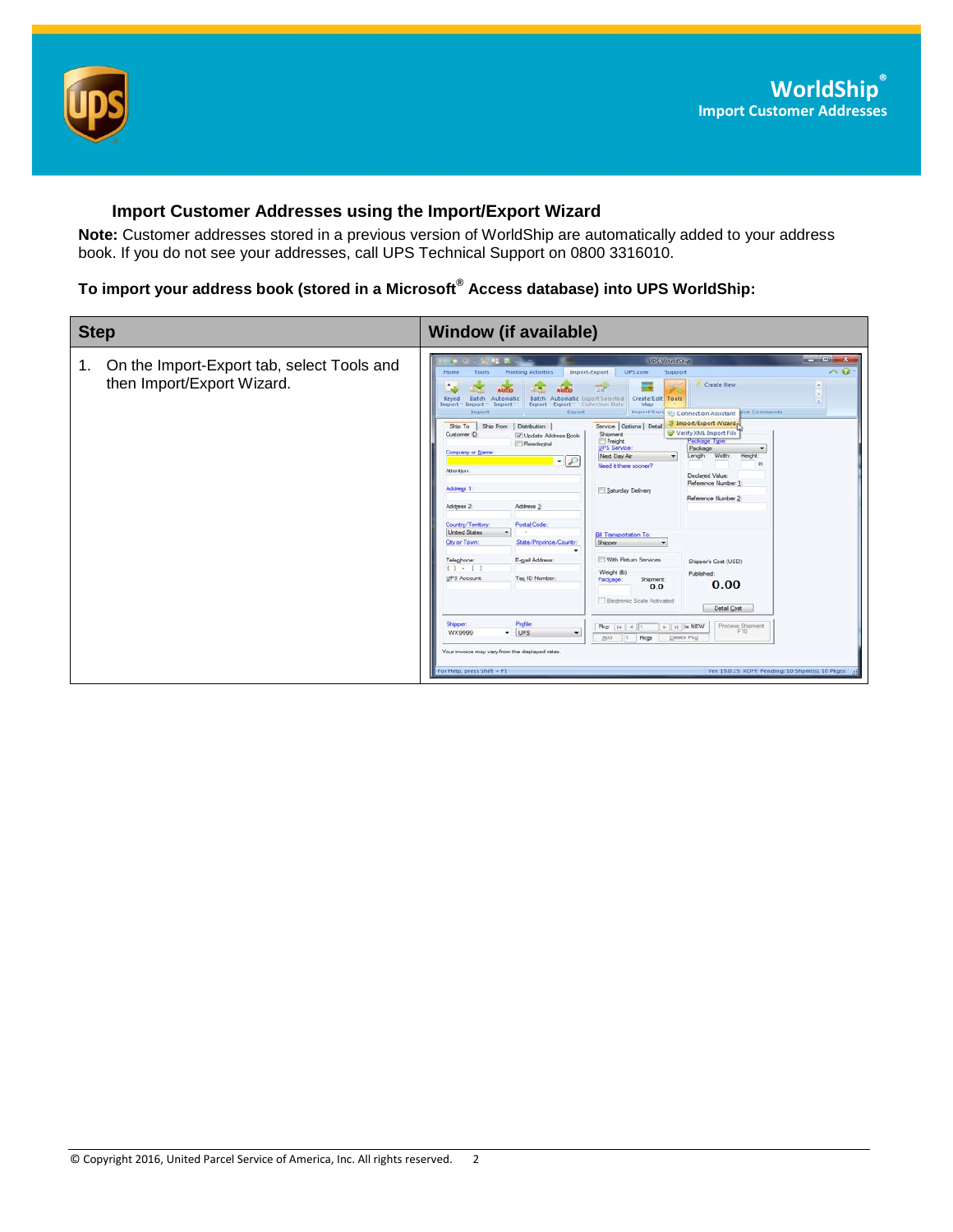

| <b>Step</b>                                                                                                                                                                 | <b>Window (if available)</b>                                                                                                                                                                                                                                                                                                                                                                                                                                                                                                          |
|-----------------------------------------------------------------------------------------------------------------------------------------------------------------------------|---------------------------------------------------------------------------------------------------------------------------------------------------------------------------------------------------------------------------------------------------------------------------------------------------------------------------------------------------------------------------------------------------------------------------------------------------------------------------------------------------------------------------------------|
| The Import/Export Wizard - Main Menu -<br>2.<br>Step 1 of 5 window appears.<br>Select I need help with importing<br>$\bullet$<br>information into WorldShip.<br>Click Next. | $2 \times$<br>Import/Export Wizard - Main Menu - Step 1 of 5<br>Welcome to the WorldShip Import Export Wizard<br>The Import/Export Wizard will help you integrate your data<br>with WorldShip by providing step-by-step guidance<br>throughout the import and export processes.<br>How can the wizard assist you?<br>C I need help with importing information into WorldShip<br>C I need help with exporting information out of WorldShip<br>Go to advanced wizard features (edit maps, perform<br>import/export, and more)<br>< Back |
| The Import/Export Wizard - Select Data<br>3.<br>Type - Step 2 of 5 window appears.<br>Select Addresses.<br>Click Next.                                                      | ? X <br>Import/Export Wizard - Select Data Type - Step 2 of 5<br>Select the type of Data you would like to Import:<br>Addresses<br>Small Package Shipments<br>C Freight Shipments<br>C Small Package Commodities for International Shipments<br>C Freight Commodities<br>C Custom Package Types<br>C Charge Back Codes                                                                                                                                                                                                                |
|                                                                                                                                                                             | Next<br>$\leq$ $\underline{\mathsf{B}}$ ack<br>Cancel<br>Help                                                                                                                                                                                                                                                                                                                                                                                                                                                                         |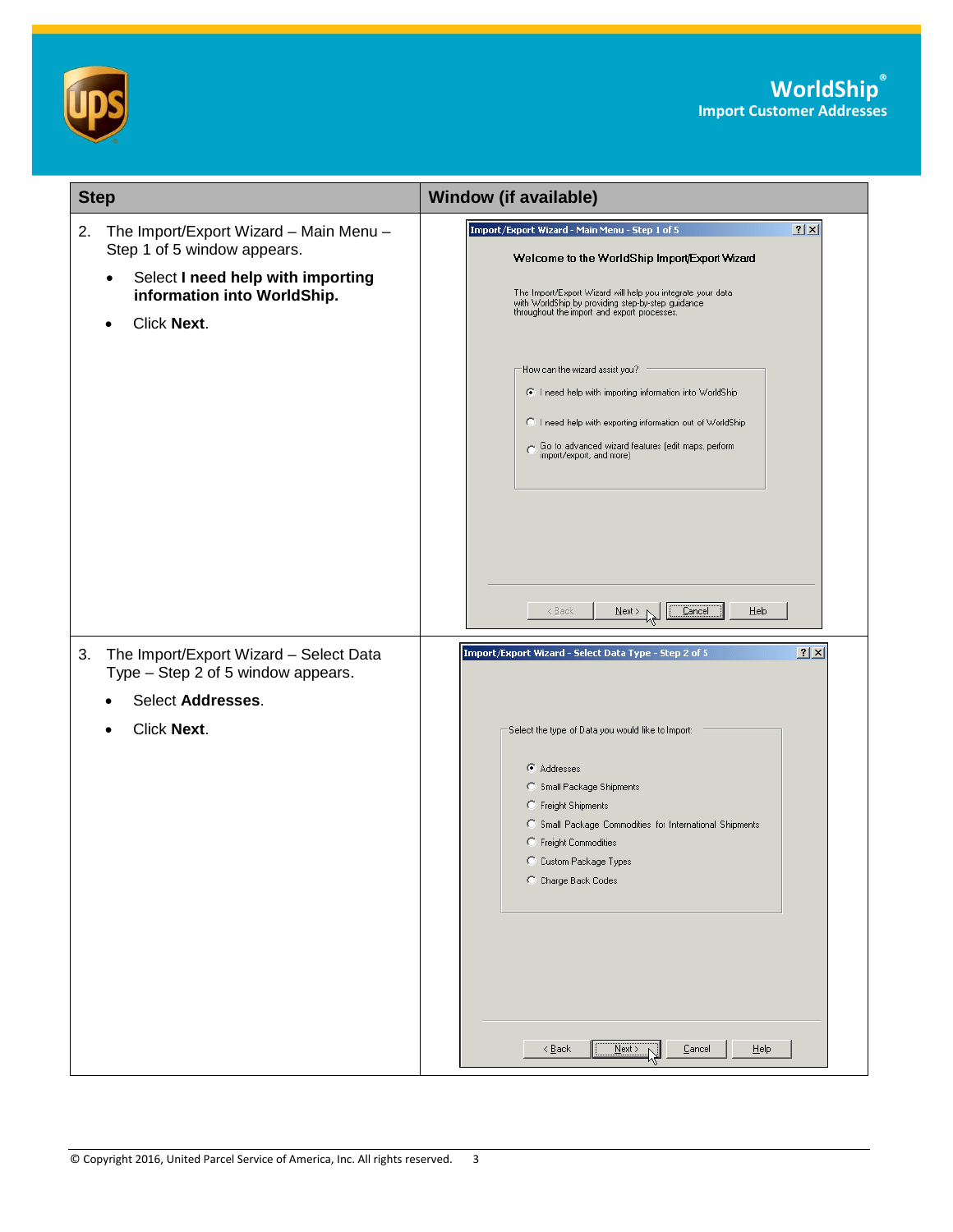



| <b>Step</b>                                                                                                                                                                                | <b>Window (if available)</b>                                                                                                                                                                                                                                                                                                                                                                                                                                                                                                                                                                                                                     |
|--------------------------------------------------------------------------------------------------------------------------------------------------------------------------------------------|--------------------------------------------------------------------------------------------------------------------------------------------------------------------------------------------------------------------------------------------------------------------------------------------------------------------------------------------------------------------------------------------------------------------------------------------------------------------------------------------------------------------------------------------------------------------------------------------------------------------------------------------------|
| The Import/Export Wizard - Connect<br>4.<br>Data to WorldShip - Step 3 of 5 window<br>appears.<br>Type a name for the data connection in<br>the Data Connection Name box.<br>Click Browse. | $2 \times$<br>Import/Export Wizard - Connect Data To WorldShip - Step 3 of 5<br>Before you can import/export your data you must connect your<br>data file to WorldShip. To make a connection, provide a name for<br>the connection then browse to your data file. The connection<br>name will enable you to identify the connection in the future if you<br>wish to modify it.<br>NEW ADDRESSES<br>*Data Connection Name:<br>Where is the location of your DATA file?<br>$\bigcirc$ SQL Server<br>Browse <sub>N</sub><br>$\Gamma$ Oracle<br>□ Or Select an Existing Data Connection<br>$\leq$ $\underline{B}$ ack<br>$N$ ext ><br>Cancel<br>Help |
| The Select a File window appears.<br>5.<br>Browse to and select your data file.<br>Click Open.                                                                                             | Select a file:<br>? X <br>← 白び囲-<br>$\blacktriangledown$<br>Addresses<br>Look in:<br>Schema.ini<br>B<br>worldship.csv<br>My Recent<br>Documents<br>R<br>Desktop<br>My Documents<br>QE<br>My Computer<br>$\blacksquare$<br>worldship.csv<br>My Network<br>Places<br>File name:<br>Open<br>$\blacksquare$<br>Cancel<br>Files of type:<br>All files (".")                                                                                                                                                                                                                                                                                           |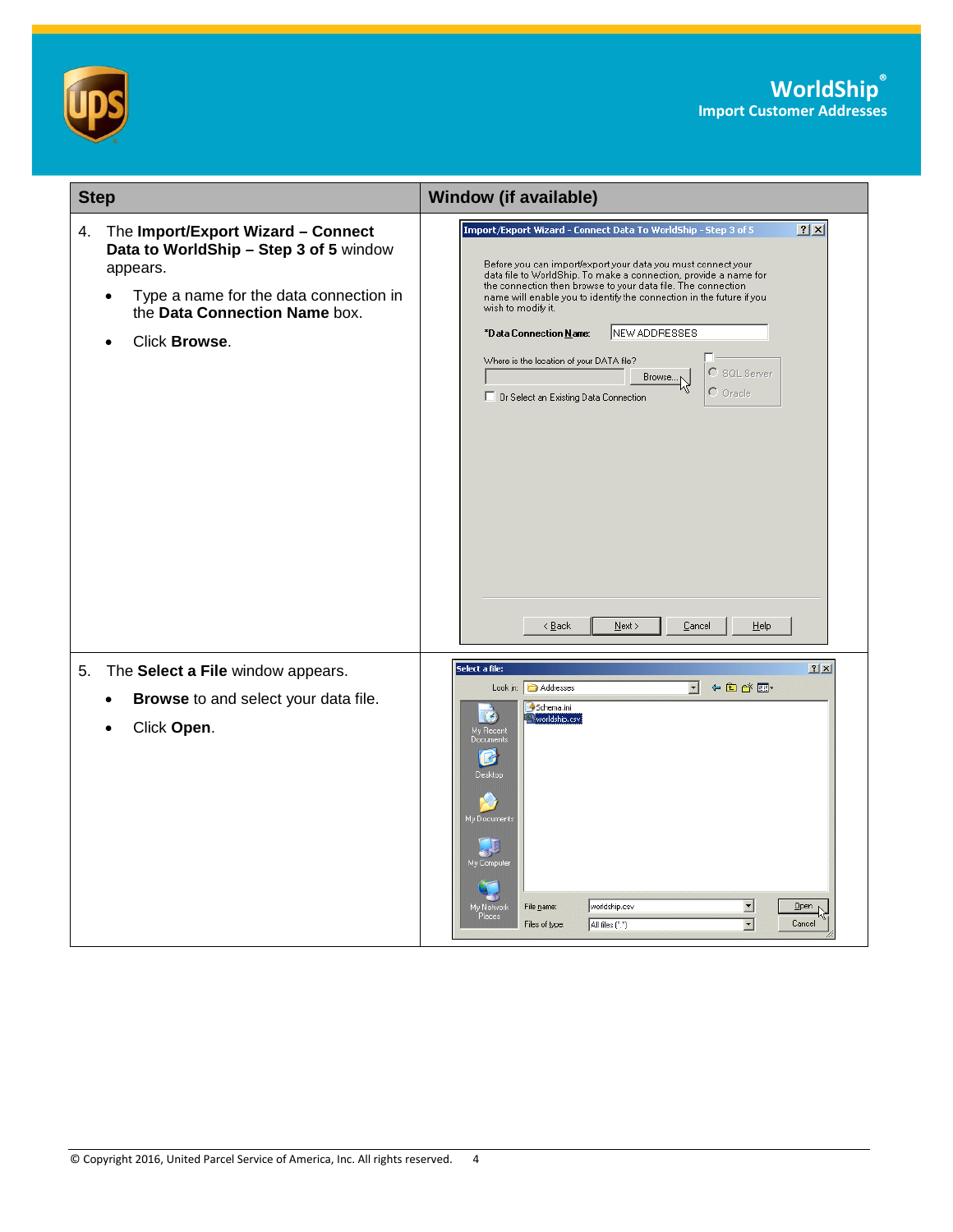



| <b>Step</b>                                                                                                                                                                                                                                                                                                                                                                                                                                                                                                                          | <b>Window (if available)</b>                                                                                                                                                                                                                                                                                                                                                                                                                                                                                                                                                                                                                                                                                                                                                                                                                                                                                                                                                                                                                                                                                                                                                                                                                                                                                                                                                                                                                                                                                                                                                                                                                                      |
|--------------------------------------------------------------------------------------------------------------------------------------------------------------------------------------------------------------------------------------------------------------------------------------------------------------------------------------------------------------------------------------------------------------------------------------------------------------------------------------------------------------------------------------|-------------------------------------------------------------------------------------------------------------------------------------------------------------------------------------------------------------------------------------------------------------------------------------------------------------------------------------------------------------------------------------------------------------------------------------------------------------------------------------------------------------------------------------------------------------------------------------------------------------------------------------------------------------------------------------------------------------------------------------------------------------------------------------------------------------------------------------------------------------------------------------------------------------------------------------------------------------------------------------------------------------------------------------------------------------------------------------------------------------------------------------------------------------------------------------------------------------------------------------------------------------------------------------------------------------------------------------------------------------------------------------------------------------------------------------------------------------------------------------------------------------------------------------------------------------------------------------------------------------------------------------------------------------------|
| 6.<br>The Import/Export Wizard - Connect Data<br>to WorldShip - Step 3 of 5 window appears<br>again and shows the Data Source Type as<br>determined by the Import/Export Wizard<br>under Data Source Settings.<br>If the Data Source Type is not correct,<br>select the type.<br>Click Next.                                                                                                                                                                                                                                         | Import/Export Wizard - Connect Data To WorldShip - Step 3 of 5<br> ? X <br>Before you can import/export your data you must connect your<br>data file to WorldShip. To make a connection, provide a name for<br>the connection then browse to your data file. The connection<br>name will enable you to identify the connection in the future if you<br>wish to modify it.<br>NEW ADDRESSES<br>*Data Connection Name:<br>Where is the location of your DATA file?<br>SQL Server<br>D:\UPS\WSTD\ImpExp\Address<br>Browse<br>$\Gamma$ Oracle<br>□ Or Select an Existing Data Connection<br>Datasource Settings:<br>The wizard has determined that your data file is a Text File datasource.<br>If this is not correct, select the appropriate data file type below. If this is<br>correct then select "Next".<br>Advanced Settings<br>Datasource Type:<br>Change Driver<br>Microsoft Access<br>Microsoft Excel<br>Microsoft FoxPro<br>Configure Data<br>Microsoft SQL Server<br>Oracle<br>Reset<br>Text File<br>< <u>B</u> ack<br>Cancel<br>Help<br>Next >                                                                                                                                                                                                                                                                                                                                                                                                                                                                                                                                                                                                           |
| The Import/Export Book - Mapping Screen<br>7.<br>- Step 4 of 5 window appears.<br>Map your file to WorldShip by dragging<br>and dropping each field name in the<br>Map your Address Book fields box to<br>the applicable field box on the<br>WorldShip side on the right.<br>In the Map your Address Book fields<br>box, select the field that uniquely<br>identifies each customer and click<br>Define Primary Key. A key appears<br>next to the field name.<br>Enter a name for the map in the Map<br>Name box.<br>Click Save Map. | mport/Export Book - Mapping Screen - Step 4 of 5<br>1x<br>To map your file to WorldShip, drag the field names from your data file into the applicable fields on the WorldShip screen<br>To remove a connection that you have already made with WorldShip, right-click on the field name in your file list, and select "Clear<br>Reference<br>Map your Address Book<br>Addmses<br>fields<br><b>F</b> Consignee Billed<br>Customer ID.<br>Customer ID<br>Orderld<br><b>P</b> Residential<br>ShipmentInformation_Sei<br>Company or Name<br>Reference Number 1<br>Use on all packages<br>ShipmentIntormation, Billin<br>ShipTo_CompanyOfName<br>ShipmentInformation Qvr<br>Attention<br>ShipmentInformation_Qvr<br>Reference Number 2<br>Use on all packages<br>ShipmentInformation_Not<br>ShipmentInformation_Not<br>Address 1<br>ShipTo_CompanyOrName<br>ShipTo_StreetAddress<br>Company or Name<br>Reference Number 2<br>Use on all packages<br>Address 2<br>Address 3<br>ShipTo_StreetAddress<br>ShipTo RoomFlooslide<br>Address 1<br>ShipTo_RoomFloosAddre<br>Country/Temtory<br><b>Postal Code</b><br>Address 2<br>ShipTo_Country<br>ShipTo ZipCode<br>Fleference Number 4:<br>IT Use on all packages<br>×<br>ShipTo City<br>City or Town:<br>State/Province/County<br>City or Town<br>ShipTo_City<br>ShipTo_State<br>ShipTo_State<br>E. However all a<br>on Number 5:<br>ShipTo_T<br>Map Name:<br>NEW ADDRESSES<br><b>UPS Acct No.</b><br>Tax ID Number Tax ID Type<br>×<br>Define Primary Key<br>Save Map <sub>p</sub><br>Help<br>Location ID:<br>Profile<br>Address Validation Status<br>Address Validation Date<br>⊡<br>ShipTo_LocationID<br>Back<br>Cancel |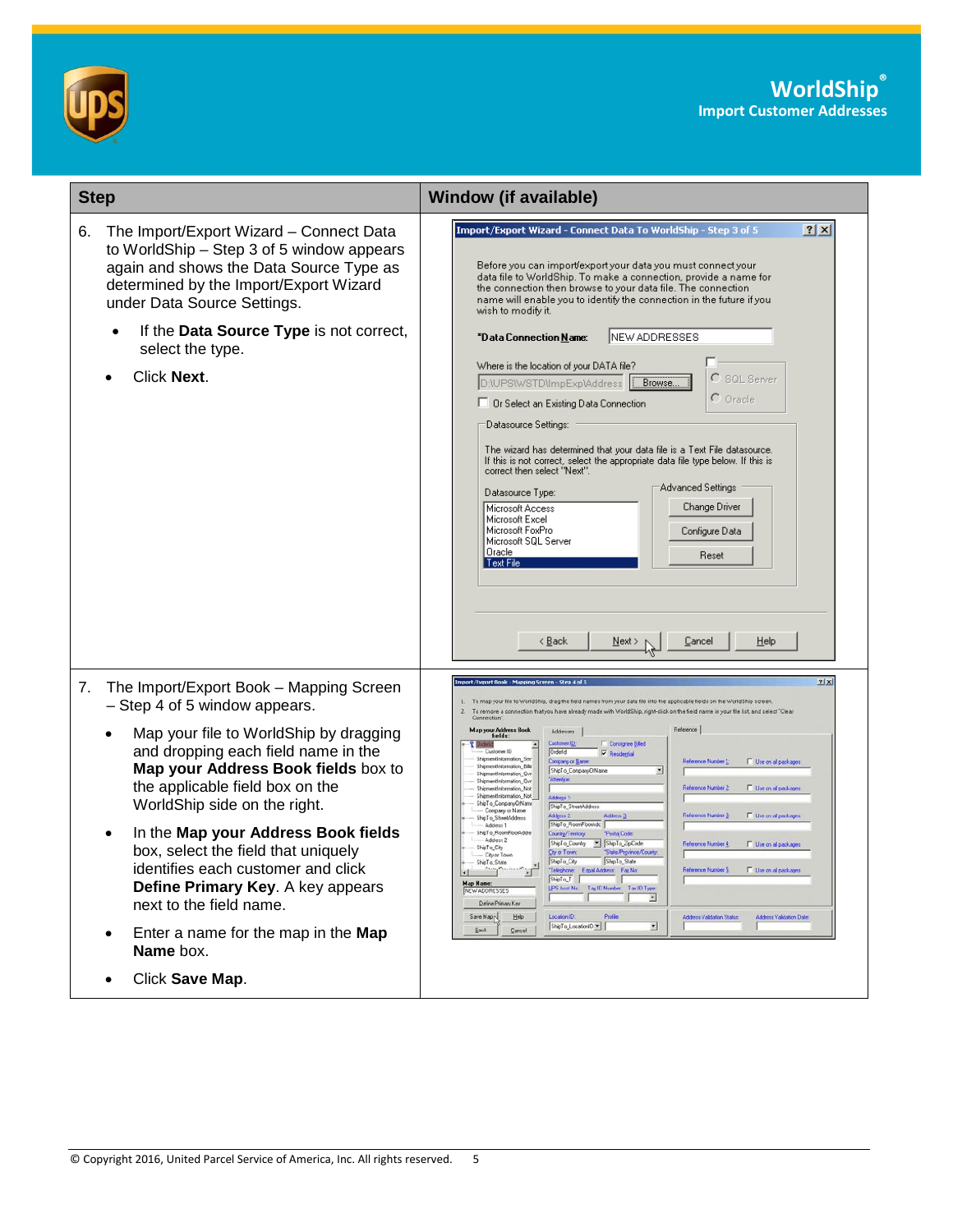



| <b>Step</b>                                                                                                                                            | <b>Window (if available)</b>                                                                                                                                                                                                                                                                                                                                                                                                                                                                                                                                                                                                                                                    |
|--------------------------------------------------------------------------------------------------------------------------------------------------------|---------------------------------------------------------------------------------------------------------------------------------------------------------------------------------------------------------------------------------------------------------------------------------------------------------------------------------------------------------------------------------------------------------------------------------------------------------------------------------------------------------------------------------------------------------------------------------------------------------------------------------------------------------------------------------|
| The Import/Export Wizard - Data<br>8.<br>Connected to WorldShip - Step 5 of 5<br>window appears.<br>Select Import/Export your data now.<br>Click Next. | 2X<br>Import/Export Wizard - Data Connected to WorldShip - Step 5 of 5                                                                                                                                                                                                                                                                                                                                                                                                                                                                                                                                                                                                          |
|                                                                                                                                                        | You have successfully set up your import/export!                                                                                                                                                                                                                                                                                                                                                                                                                                                                                                                                                                                                                                |
|                                                                                                                                                        | What would you like to do next?<br>C Import/Export your data now<br>C Return to wizard Main Menu<br>C Exit to WorldShip                                                                                                                                                                                                                                                                                                                                                                                                                                                                                                                                                         |
| The Import/Export Wizard - Batch<br>9.<br>Import/Batch Export window appears.                                                                          | < Back<br>Cancel<br>$N$ ext > r<br>Help<br>2x<br>Import/Export Wizard - Batch Import / Batch Export                                                                                                                                                                                                                                                                                                                                                                                                                                                                                                                                                                             |
| Select your data map file name.                                                                                                                        | You have chosen to configure:                                                                                                                                                                                                                                                                                                                                                                                                                                                                                                                                                                                                                                                   |
| Click Finish.                                                                                                                                          | Batch Import / Batch Export                                                                                                                                                                                                                                                                                                                                                                                                                                                                                                                                                                                                                                                     |
|                                                                                                                                                        | Select Data Map File from list below:<br>Map File<br>DataType<br>Data Conr∧<br><b>IMPORT ADDRESSES</b><br>Address<br>IMPORT A<br>I_Access_40Addresses<br>Address<br>Access<br>LAccess_address<br>Address<br>Access<br>L_Access_Gold_Address<br>Address<br>Access<br>I_txtcsv_Addresses<br>Address<br>txt_csv<br>l_txt_address<br>Address<br>txt_csv<br>NEW ADDRESSES<br>Address<br>NEW ADI<br>{ Default Import }<br>Charge Back Code<br>Charge Ba<br>E_Access_commodity<br>Commodity<br>Access<br>E_txt_commodity<br>Commodity<br>txt_csv<br>L_Access_commodity<br>Commodity<br>Access<br>Commodity<br>تتطلب ممتحمد عبط ا<br>hik oou<br>$\blacktriangleleft$<br>٠<br>Create Map |
|                                                                                                                                                        | Einish<br>< <u>B</u> ack<br>Cancel<br><b>Help</b><br>۸Ļ                                                                                                                                                                                                                                                                                                                                                                                                                                                                                                                                                                                                                         |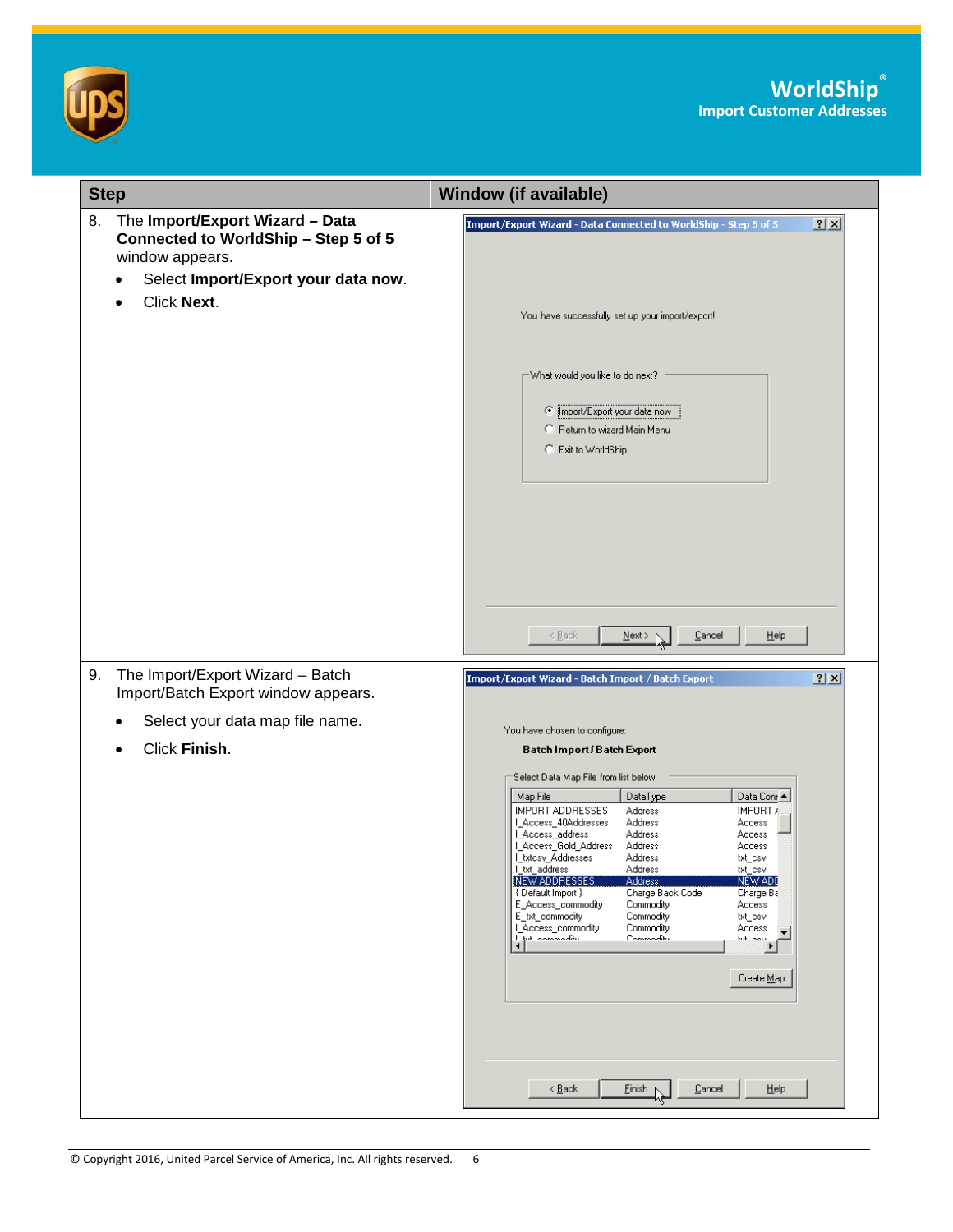



| <b>Step</b>                                                                                                                                                                                                                                                                                                                                              | <b>Window (if available)</b>                                                                                                                                                                                                                                                                                                                                                                                                                                                                                                                                                                                                                                                                                                                                                                                                                                                                                                    |
|----------------------------------------------------------------------------------------------------------------------------------------------------------------------------------------------------------------------------------------------------------------------------------------------------------------------------------------------------------|---------------------------------------------------------------------------------------------------------------------------------------------------------------------------------------------------------------------------------------------------------------------------------------------------------------------------------------------------------------------------------------------------------------------------------------------------------------------------------------------------------------------------------------------------------------------------------------------------------------------------------------------------------------------------------------------------------------------------------------------------------------------------------------------------------------------------------------------------------------------------------------------------------------------------------|
| 10. The Batch Import Data window appears.<br>This window shows all the available maps,<br>including the map that you created.<br>Under Select a map to import data<br>$\bullet$<br>from, select the map name that you<br>created.<br>Under What type of import would you<br>$\bullet$<br>like to do, select Discard Duplicate<br>Records.<br>Click Next. | <b>Batch import data</b><br>? X <br>Select a map to import data from:<br>Map ODBC DSN<br>$\blacktriangle$<br>Map Name<br>Map Type<br>Lixt_address<br>Address Book<br>txt_csv<br>List_commodity<br>Commodity<br>txt_csv<br>Ltxt_shipment<br>Shipment<br>txt_csv<br>Lixt_worldease<br>Shipment<br>txt_csv<br>Lixtosy_Addresses<br>Address Book<br>txt_csv<br>NEW ADDRESSES<br>Address Book<br><b>NEW ADDRESSES</b><br>$\mathbf{r}$<br>Criginal 10   Access<br>Shipment<br>Access<br>What type of import would you like to do?<br>Address Books   Distribution Lists  <br>Manually process duplicate records<br>∃Importer<br>∏Intermediate Consignee<br><b>C</b> Discard duplicate records<br>Producer<br>∏Ship From / Return To<br>O Overwrite existing records<br>Ship To / Collect From<br>Third Party<br>□Ultimate Receiver<br>□ Do not use postal code validation<br>Delete existing records<br>Cancel<br>Help<br>$N$ ext $N$ |
| 11. The Import/Export Preview window appears.<br>Click Next.                                                                                                                                                                                                                                                                                             | $2 \times$<br><b>Import/Export Preview</b><br>Importing from D:\UPS\WSTD\ImpExp\AddrBook\NEW ADDRESSES.dat<br>There are 4 record(s) to be imported.<br>Help<br>Next<br>Cancel                                                                                                                                                                                                                                                                                                                                                                                                                                                                                                                                                                                                                                                                                                                                                   |
| 12. The Progress window appears.<br>Continue to Step 13.                                                                                                                                                                                                                                                                                                 | ? X <br><b>Progress</b><br>Importing from D:\UPS\WSTD\ImpExp\AddrBook\ADDRESS IMPOF<br>Importing record 1<br>translating record 1 for Record Container<br>$\blacksquare$<br>$\blacktriangleright$<br>18%<br>Cancel                                                                                                                                                                                                                                                                                                                                                                                                                                                                                                                                                                                                                                                                                                              |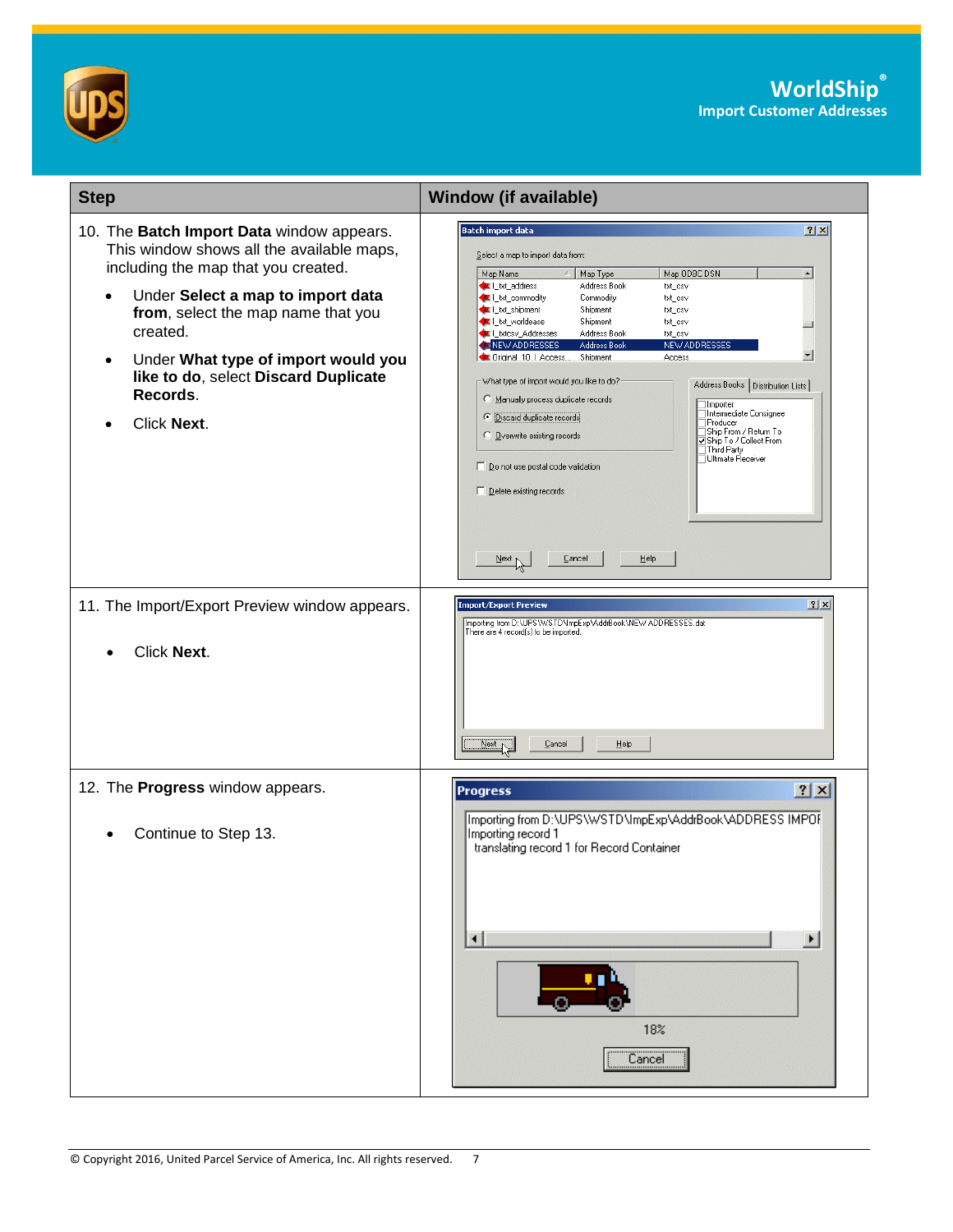



| <b>Window (if available)</b><br> 2 x <br>Import/Export Summary<br>Auto Save Log<br>Importing record 1<br>$\blacktriangle$<br>translating record 1 for Record Container<br>Importing record 2<br>translating record 1 for Record Container<br>Importing record 3<br>translating record 1 for Record Container<br>Importing record 4<br>translating record 1 for Record Container<br>Processed 4 record(s).<br>▾<br>Do you want to save or discard all records?<br>Discard<br>Help<br>$S$ ave<br>Keep Log                                                                                                                                                                                                                                                                                                                                                                                                                                                                                                                                                                                                                                                                                                                                                                                                                                                 |
|---------------------------------------------------------------------------------------------------------------------------------------------------------------------------------------------------------------------------------------------------------------------------------------------------------------------------------------------------------------------------------------------------------------------------------------------------------------------------------------------------------------------------------------------------------------------------------------------------------------------------------------------------------------------------------------------------------------------------------------------------------------------------------------------------------------------------------------------------------------------------------------------------------------------------------------------------------------------------------------------------------------------------------------------------------------------------------------------------------------------------------------------------------------------------------------------------------------------------------------------------------------------------------------------------------------------------------------------------------|
|                                                                                                                                                                                                                                                                                                                                                                                                                                                                                                                                                                                                                                                                                                                                                                                                                                                                                                                                                                                                                                                                                                                                                                                                                                                                                                                                                         |
| $\mathbf{O}\left(\mathbf{0}+\mathbf{E}_{\mathbf{Z}}\right)\mathbf{U}$<br><b>UPS WorldShip</b><br>$\Box$ X<br>v O<br>Home My Services Tools<br>Printing Activities<br>Import-Export<br>UPS.com<br>Support<br>Ship To Ship From   Distribution  <br>Service   Options   Detail   Reference  <br>Customer ID:<br>Shipment<br>Package<br>V Update Address Book<br>Package Type<br>Freight<br>Residential<br>UPS Service:<br>Package<br>Company or Name<br>Next Day Air<br>Width:<br>Length<br><b>Height</b><br>지오<br>DEF Company<br>9 Apple Road<br>2322 York Road<br>M&M Company<br>Declared Value<br><b>UPS Company</b><br>2355 York Road<br>Reference Number 1<br>555 Old Mill Road<br>WYZ Company<br>Reference Number 2<br>Address 3<br>Address 2<br>Postal Code:<br>Country/Territory:<br><b>United States</b><br><b>Bill Transportation To:</b><br>City or Town:<br>State/Province/County<br>Shipper<br>With Return Services<br>Teleghone:<br>E-mail Address:<br>Shipper's Cost (USD)<br>$( ) - [ ]$<br>Weight (lb)<br>Published:<br><b>UPS Account Number</b><br>Tax ID Number<br>Shipment<br>Package<br>0.00<br>0.0<br>Electronic Scale Activated<br>Detail Cost<br>Shipper<br>Profile<br>Process Shipment<br>$\rightarrow$ $\mid$ $\mid$ is NEW<br>$Pkg$ $  $ $  $<br>Fin<br><b>XXXXX</b><br>$\nu$ UPS<br>Add<br>$ 1\rangle$<br>Delete Pkg<br>Pkgs |
|                                                                                                                                                                                                                                                                                                                                                                                                                                                                                                                                                                                                                                                                                                                                                                                                                                                                                                                                                                                                                                                                                                                                                                                                                                                                                                                                                         |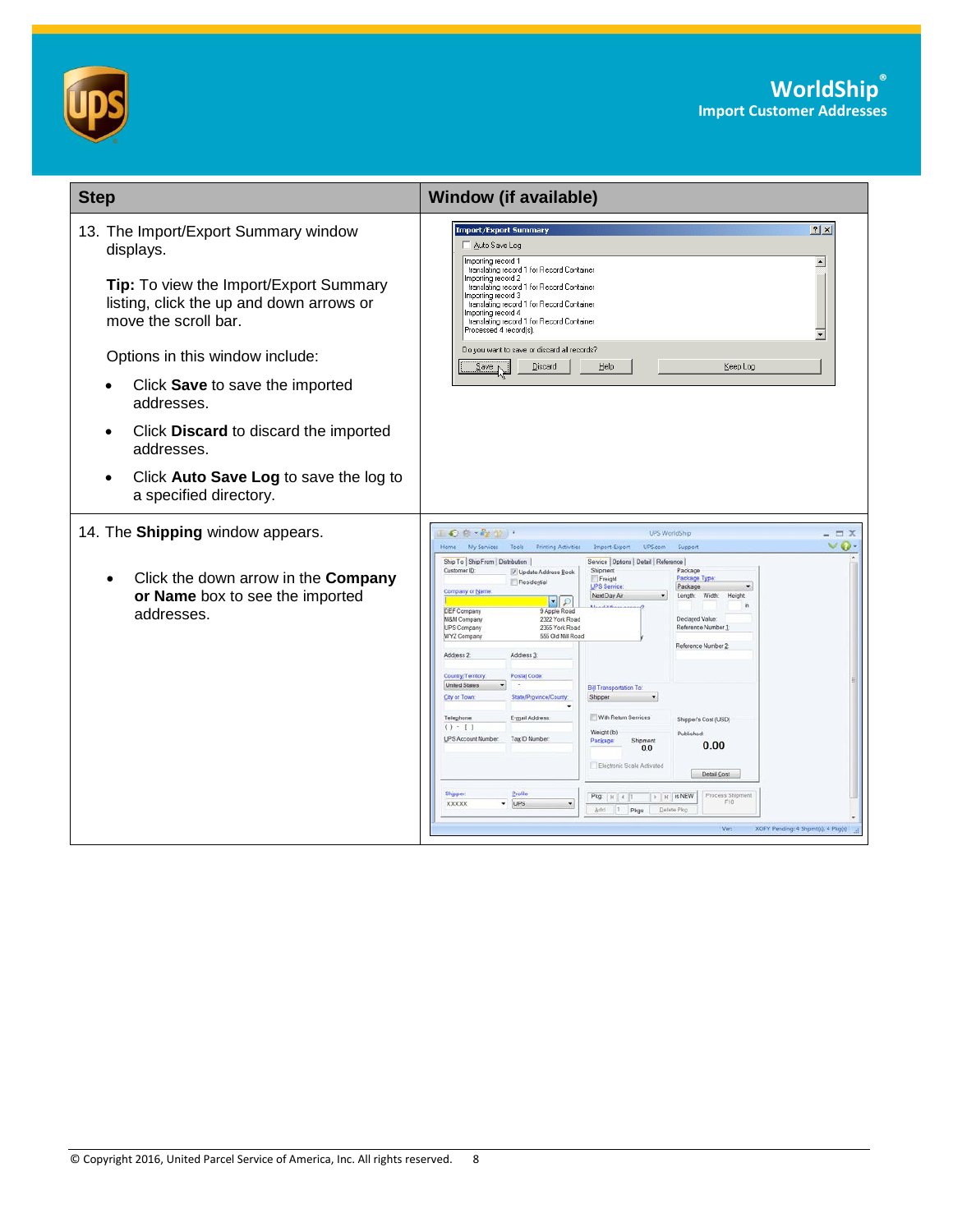

### <span id="page-8-0"></span>**Import Customer Addresses using the Connection Assistant**

**Note:** Customer addresses stored in a previous version of WorldShip are automatically added to your address book. If you do not see your addresses, call UPS Technical Support on 0800 3316010.

## **To import your address book (stored in a Microsoft® Access database) into UPS WorldShip:**

| <b>Step</b>                                                                                                                         | <b>Window (if available)</b>                                                                                                                                                                                                                                                                                                                                                                                                                                                                                                                                                                                                                                                                                                                                                                                                                                                                                                                                                                                                                                                                                                                                                                                                                                                                                                                                                                                                  |
|-------------------------------------------------------------------------------------------------------------------------------------|-------------------------------------------------------------------------------------------------------------------------------------------------------------------------------------------------------------------------------------------------------------------------------------------------------------------------------------------------------------------------------------------------------------------------------------------------------------------------------------------------------------------------------------------------------------------------------------------------------------------------------------------------------------------------------------------------------------------------------------------------------------------------------------------------------------------------------------------------------------------------------------------------------------------------------------------------------------------------------------------------------------------------------------------------------------------------------------------------------------------------------------------------------------------------------------------------------------------------------------------------------------------------------------------------------------------------------------------------------------------------------------------------------------------------------|
| On the Import-Export tab, select Tools and<br>1.<br>then Connection Assistant.                                                      | $\Box$ ce $\cdot$ $\cdot$ $\frac{1}{2}$ ) $\cdot$<br><b>UPS WorldShip</b><br>$\equiv$ $x$<br>$\land$ 0<br>My Services Tools<br>Printing Activities Import-Export<br><b>UPS.com</b><br>Support<br>Create New<br>AUTO<br>Keyed Batch Automatic Batch Automatic Emont Selected<br>Create/Edit<br>Tools<br>Import = Import = Import = Export Export = Ficiuio Date<br>Mag<br><b>Import</b><br><b>Export</b><br>Import/Expl 92<br>uick Commands<br>Connection Assistant<br>T Import/Export Wizard<br>Service Options Deta<br>Ship To Ship From Distribution<br>Customer ID<br>Shipment<br>V Update Address Book<br>Verify XML Import File<br>Freight<br>Residental<br>UPS Service:<br>Package<br>Company or Name<br>Next Day Air<br>Length: Width:<br>Height<br>$\cdot$ $\rho$<br>in<br>Need it there sooner?<br>Attention:<br>Declared Value:<br>Reference Number<br>Address 1<br>Saturday Delivery<br>Reference Number 2<br>Address 3<br>Address 2<br>Postal Code<br>Country/Territory.<br><b>United States</b><br><b>B@ Transportation To</b><br><b>City or Town</b><br>State/Province/County.<br>Shipper<br>$\overline{\phantom{a}}$<br>With Return Services<br>Teleghone:<br>E-mail Address:<br>Shipper's Cost (USD)<br>$(1 - 1)$<br>Weight (lb)<br>Published<br><b>UPS Account Number</b><br>Tag ID Number<br>Shipment<br>Package:<br>0.00<br>0.0<br>Flactonic Scale Activitied<br>XOFY Pending: 4 Shpmt(s), 4 Pkg(s)<br>Ven |
| The Connection Assistant - Select<br>2.<br>Import or Export - Step 1 of 5 window<br>appears.<br>Select Create a New Map for Import. | P<br>Connection Assistant - Select Import or Export - Step 1 of 5<br>$\mathbf{x}$<br>Welcome to the Connection Assistant, a step-by-step guide to creating import and<br>export maps. The maps you create can then be used when importing data to and<br>from UPS WorldShip.<br>To use existing maps, go to the Import-Export tab, select either Batch Import or Batch<br>Export, and follow the instructions.                                                                                                                                                                                                                                                                                                                                                                                                                                                                                                                                                                                                                                                                                                                                                                                                                                                                                                                                                                                                                |
| Click Next.                                                                                                                         | What action would you like to do now?<br>Create a new map for Import<br>Create a new map for Export<br>⊙<br>Import using an existing map<br>Export using an existing map<br>$<$ Back<br>$N$ ext ><br>Cancel<br>Help                                                                                                                                                                                                                                                                                                                                                                                                                                                                                                                                                                                                                                                                                                                                                                                                                                                                                                                                                                                                                                                                                                                                                                                                           |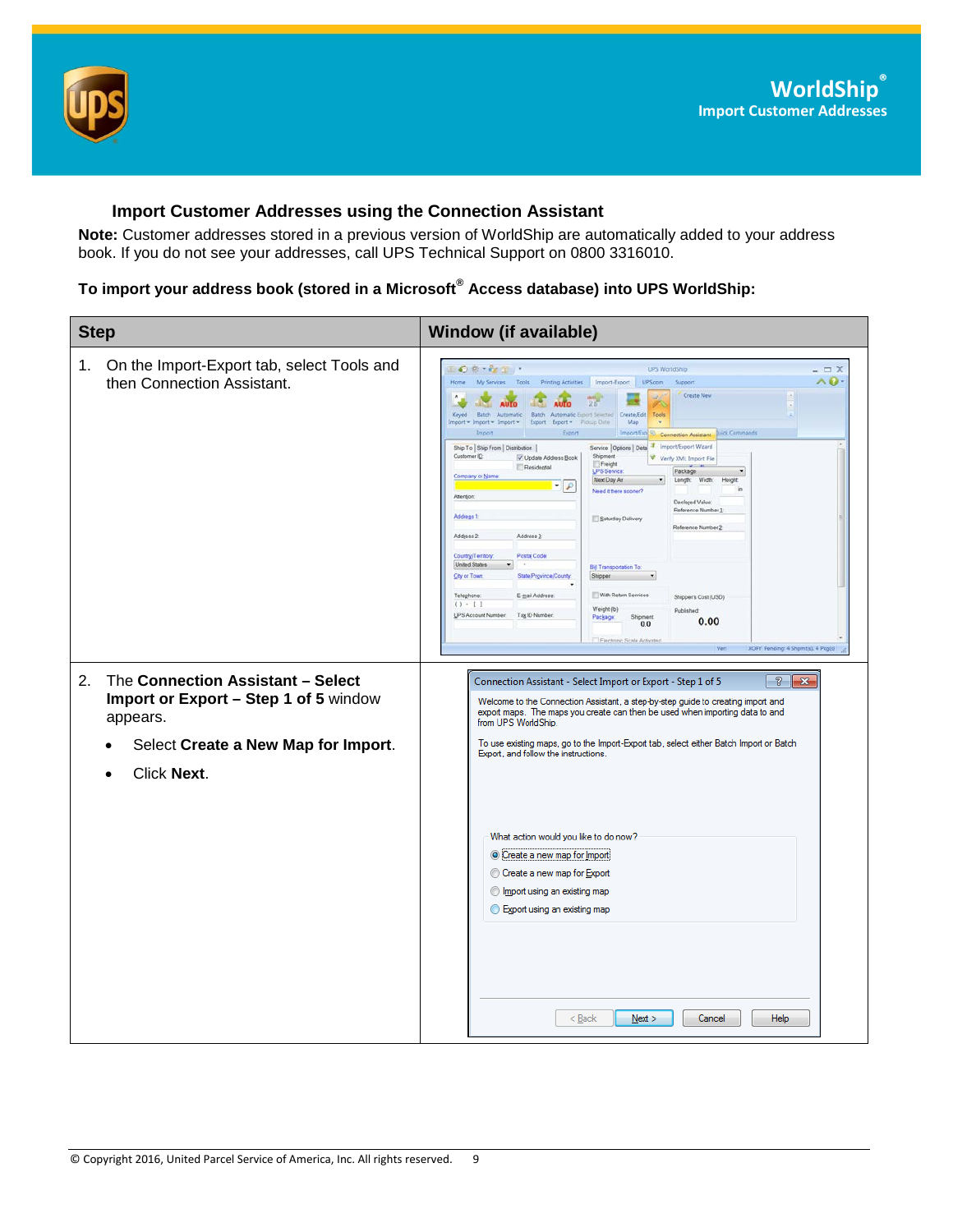



| <b>Step</b>                                                                                                                                                                                                                                                                                                                                                           | <b>Window (if available)</b>                                                                                                                                                                                                                                                                                                                                                                                                                                                                                                                                                    |
|-----------------------------------------------------------------------------------------------------------------------------------------------------------------------------------------------------------------------------------------------------------------------------------------------------------------------------------------------------------------------|---------------------------------------------------------------------------------------------------------------------------------------------------------------------------------------------------------------------------------------------------------------------------------------------------------------------------------------------------------------------------------------------------------------------------------------------------------------------------------------------------------------------------------------------------------------------------------|
| The Connection Assistant - Select the<br>3.<br>Data Type - Step 2 of 5 window appears.<br>Check for the following defaults:<br>Address Book in the Import Data<br>Types box and Ship To/Collect From<br>on the Address Books tab.<br>Click Next.<br>$\bullet$                                                                                                         | $\frac{3}{2}$ $\mathbf{x}$<br>Connection Assistant - Select the Data Type - Step 2 of 5<br>Select the type of information you are working with, such as addresses or<br>shipments.<br>Choose the type of Import data.<br>Select Address Book(s) and/or<br>Import Data Types<br><b>Distribution Lists</b><br>Address Book<br>▼<br>Address Books<br>Distribution Lists<br><b>Access Point</b><br>Importer<br>Intermediate Consignee<br>Producer<br>Ship From / Return To<br>Ship To / Collect From<br><b>Third Party</b><br>Ultimate Receiver<br>< Back<br>Next<br>Cancel<br>Help |
| The Connection Assistant - Data Source -<br>4.<br>Step 3 of 5 window appears.                                                                                                                                                                                                                                                                                         | $\frac{3}{8}$ $\frac{1}{8}$<br>Connection Assistant - Data Source - Step 3 of 5                                                                                                                                                                                                                                                                                                                                                                                                                                                                                                 |
| Select By File.<br>$\bullet$<br>Enter the location of the file in the<br>$\bullet$<br><b>Currently Selected File box, or click</b><br>Browse and locate and select your file.<br>Select Microsoft Access Driver (*.mdb)<br>$\bullet$<br>in the ODBC Drivers box.<br>Enter the name for the new file in the<br>$\bullet$<br>Data Source Name (DSN) box.<br>Click Next. | Select the Data Source<br>Data Source Name (DSN):<br><b>By Known ODBC Source</b><br>Customers<br>System DSN<br>$\odot$ By File<br>ID:<br>Currently Selected File:<br>C:\Users\rap5kbq\Docu<br>Browse<br>Password:<br><b>ODBC</b> Drivers:<br>Driver para o Microsoft Visual FoxPro<br>▲<br><b>SQL Native Client</b><br>Microsoft Excel Driver ("xls, "xlsx, "xlsm, "xlsb)<br>Microsoft Access Text Driver (".txt, ".csv)<br>SQL Server Native Client 10.0<br>$\overline{\phantom{a}}$<br>Refresh List<br>Launch the ODBC Administrator<br>$Back$<br>$N$ ext ><br>Cancel<br>Help |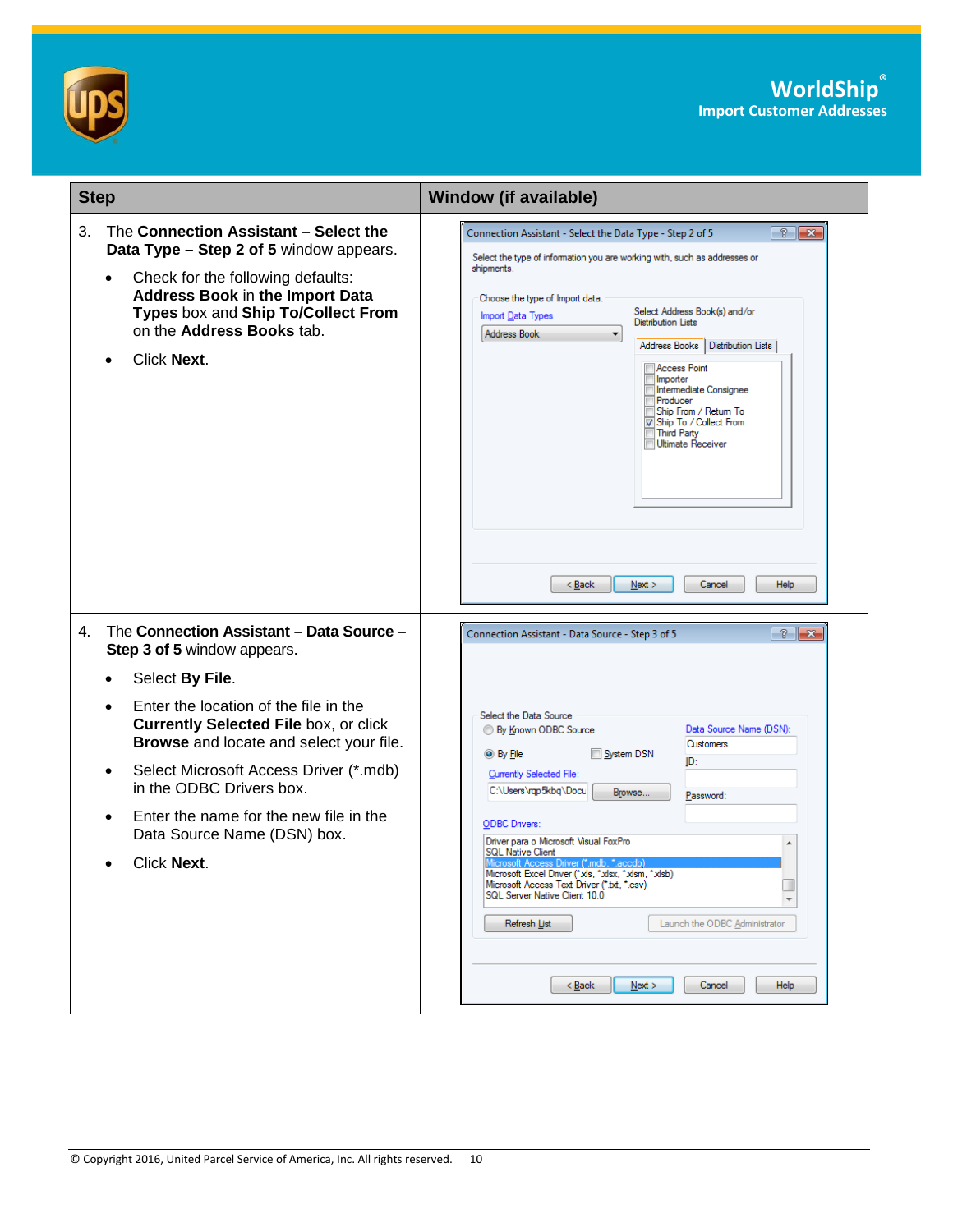



| <b>Step</b>                                                                                                                                                                                                    | <b>Window (if available)</b>                                                                                                                                                                                                                                                                                                                                                                                                                                                                                                                                                                                                                                                                                                                                                                                                                                                                                                  |
|----------------------------------------------------------------------------------------------------------------------------------------------------------------------------------------------------------------|-------------------------------------------------------------------------------------------------------------------------------------------------------------------------------------------------------------------------------------------------------------------------------------------------------------------------------------------------------------------------------------------------------------------------------------------------------------------------------------------------------------------------------------------------------------------------------------------------------------------------------------------------------------------------------------------------------------------------------------------------------------------------------------------------------------------------------------------------------------------------------------------------------------------------------|
| 5.<br>The Connection Assistant - Select a<br>Name for Map - Step 4 of 5 window<br>appears.<br>Select New Map.<br>$\bullet$<br>Enter a name for the map in the New<br>$\bullet$<br>Map Name box.<br>Click Next. | Connection Assistant - Select a Name for Map - Step 4 of 5<br>P.<br>$\mathbf{x}$<br>The next step is to connect or "map" the fields in your selected data source to the<br>fields in UPS WorldShip. With the Connection Editor, you will make these<br>connections. You can create a completely new map or you can base it on an existing<br>map.<br>Hint: All map names are unique and if you select an existing map, you must give it a<br>new name.<br>Select New Map or New Map based on Existing Map<br>O New Map<br>New Map based on existing map<br>New Map Name:<br><b>Customers</b><br><b>Existing Maps</b><br>ODBC DSN 4<br>Map Name<br>Map Type<br>Address Book<br>Default Import - MyUPS }<br>티<br><b>Address Book</b><br>Default Import - WorldShip }<br>Default Import Invalid Records } Address Book<br>$\bigoplus$ { Default Import }<br>Address Book<br>m.<br>< Back<br>Next<br>Cancel<br>Help               |
| The Connection Assistant - Prepare the<br>6.<br>Map - Step 5 of 5 window appears.<br>Review the instructions.<br>Click Finish.                                                                                 | $\frac{2}{3}$<br>Connection Assistant - Prepare the Map - Step 5 of 5<br>$-23$<br>There is one more step left, creating a map. After you click the Finish button, you<br>will see the Connection Editor. With this editor, you will "map" the fields in your<br>data source and in UPS WorldShip to show the connection between the fields.<br>Note: If you created a new DSN, you may need to confirm the ODBC source<br>setup. The setup dialog will be presented before the Connection Editor, if<br>confirmation is needed. Click OK to confirm setup.<br>Here are some tips:<br>1. When you see the Connection Editor, select a field or column in your data<br>source.<br>2. Select a corresponding field in the UPS WorldShip list.<br>3. Click the Connect button. Now the two fields are mapped.<br>4. Continue this process until all of the fields that you need are mapped.<br>$Back$<br>Finish<br>Cancel<br>Help |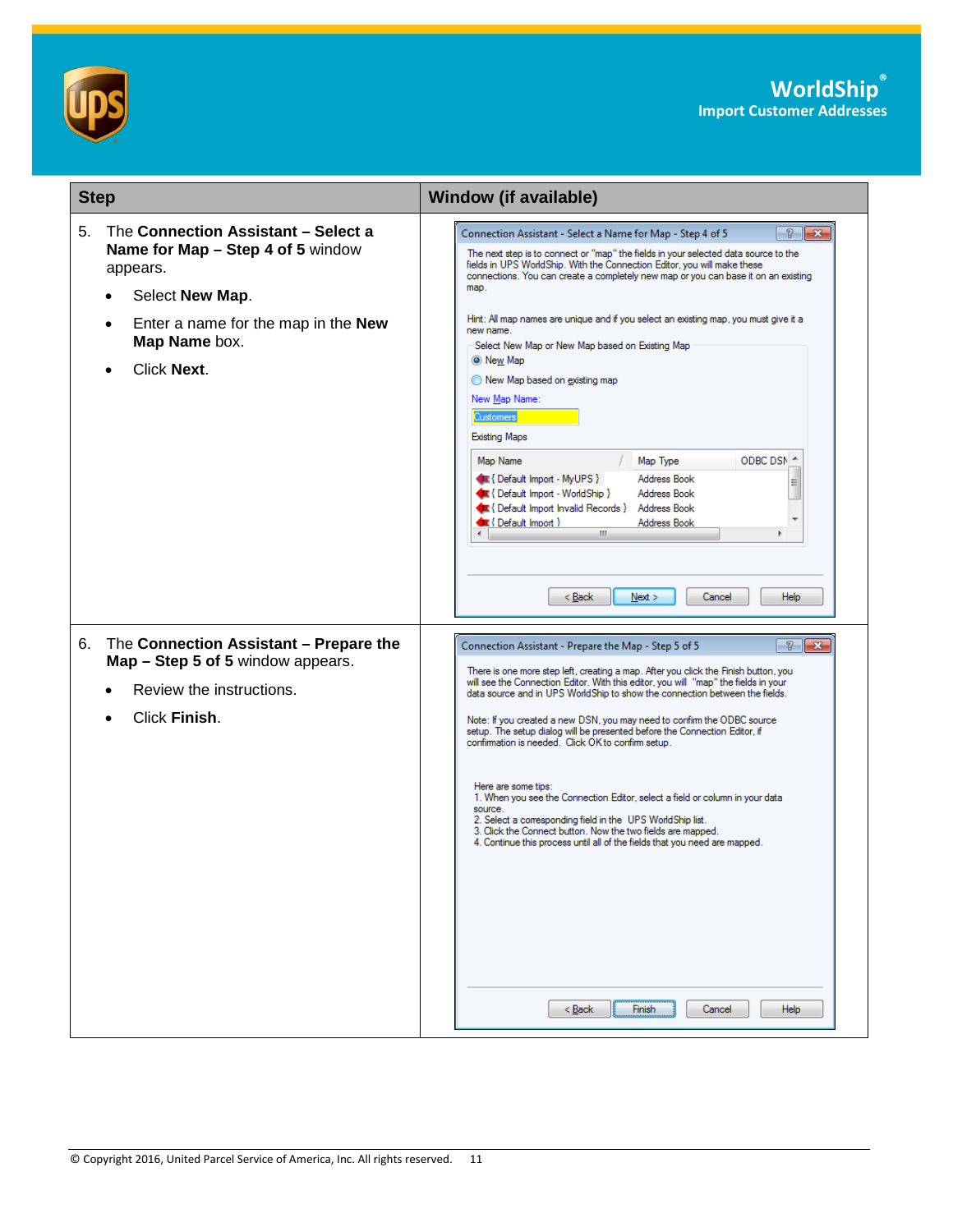



| <b>Step</b> |                                                                                                                                                                                                                                                                                                                                                                   | <b>Window (if available)</b>                                                                                                                                                                                                                                                                                                                                                                                                                                                                                                                                                                                                                                                                                                                                                                                                                                                                                                                                                                                                                                                      |
|-------------|-------------------------------------------------------------------------------------------------------------------------------------------------------------------------------------------------------------------------------------------------------------------------------------------------------------------------------------------------------------------|-----------------------------------------------------------------------------------------------------------------------------------------------------------------------------------------------------------------------------------------------------------------------------------------------------------------------------------------------------------------------------------------------------------------------------------------------------------------------------------------------------------------------------------------------------------------------------------------------------------------------------------------------------------------------------------------------------------------------------------------------------------------------------------------------------------------------------------------------------------------------------------------------------------------------------------------------------------------------------------------------------------------------------------------------------------------------------------|
| 7.          | The ODBC Microsoft Access Set Up<br>window appears.<br>Check for the following: the DSN name<br>$\bullet$<br>that you entered appears in the Data<br>Source Name box, and the file name<br>that you entered appears for Database.<br>Select None under System Database.<br>$\bullet$<br>Click OK                                                                  | <b>ODBC Microsoft Access Setup</b><br>$\frac{1}{2}$ $\mathbf{x}$<br>Data Source Name: Customers<br>OK<br>My Current Customers<br>Description:<br>Cancel<br>Database<br>Database: C:\\Customers\Customers.accdb<br>$He$ <sub>lp</sub><br>Select<br>Create<br>Repair<br>Compact<br>Advanced<br>System Database<br>O None<br><b>O</b> Database:<br>System Database.<br>Options>>                                                                                                                                                                                                                                                                                                                                                                                                                                                                                                                                                                                                                                                                                                     |
| 8.          | If the Data Source Name (DSN) already<br>exists, a message asks you to confirm your<br>choice.<br>Click Yes to replace the existing DSN<br>$\bullet$<br>with your new DSN.<br>Click No to rename your DSN.<br>$\bullet$                                                                                                                                           | $\overline{\mathbf{x}}$<br>Error<br>The datasource named 'Customers' already exists. Replace it with this<br>definition?<br>Yes<br>$No$<br>Cancel                                                                                                                                                                                                                                                                                                                                                                                                                                                                                                                                                                                                                                                                                                                                                                                                                                                                                                                                 |
| 9.          | The Edit import map window appears.<br>Under ODBC Tables, click the down<br>$\bullet$<br>arrow and select the table that contains<br>the Primary Key for Import, a field that<br>uniquely identifies each customer.<br>Select the field in the table that uniquely<br>$\bullet$<br>identifies each customer.<br>Click Define Primary Key for Import.<br>$\bullet$ | $\frac{1}{2}$ $\overline{\mathbf{x}}$<br>Edit 'Customers' import map<br><b>ODBC Tables</b><br><b>WorldShip Fields</b><br><b>AddressBook</b><br><b>Address Book</b><br>$\blacktriangle$<br>Width<br>$\mathsf{Fi}_{\mathsf{m}} \neq$<br>Field<br>Column Name<br>Type<br>$\equiv$<br><b>EmailAddress</b><br>VChar<br>50<br>14<br>15<br><b>IsResidential</b><br>VChar<br>50<br>$\overline{2}$<br>Company or Name<br>VChar<br>50<br>16<br><b>IsConsigneeBilled</b><br>3<br>Attention<br>$\Delta$<br><b>USPS PO Box Indicator</b><br>/Cha<br>50<br>18<br>USPSPOBoxInd<br>VChar<br>-5<br>Address <sub>1</sub><br>19<br>TaxIDNumber<br>VChar<br>15<br>6<br>Address <sub>2</sub><br>VChar<br>5<br>20<br>TaxIDType<br>7<br>Address 3<br>21<br>AddressValidati<br>VChar<br>9<br>8<br>City or Town<br>Define Primary Key for Import<br>Connect<br>Disconnect<br>Define Foreign Key Relationships<br>$\Box$ Prompt for the table name each time the map is used<br>Edit<br>What You Have Mapped So Far:<br>ODBC Login<br><b>ODBC Tables</b><br><b>WorldShip Fields</b><br>QK<br>Cancel<br>Help |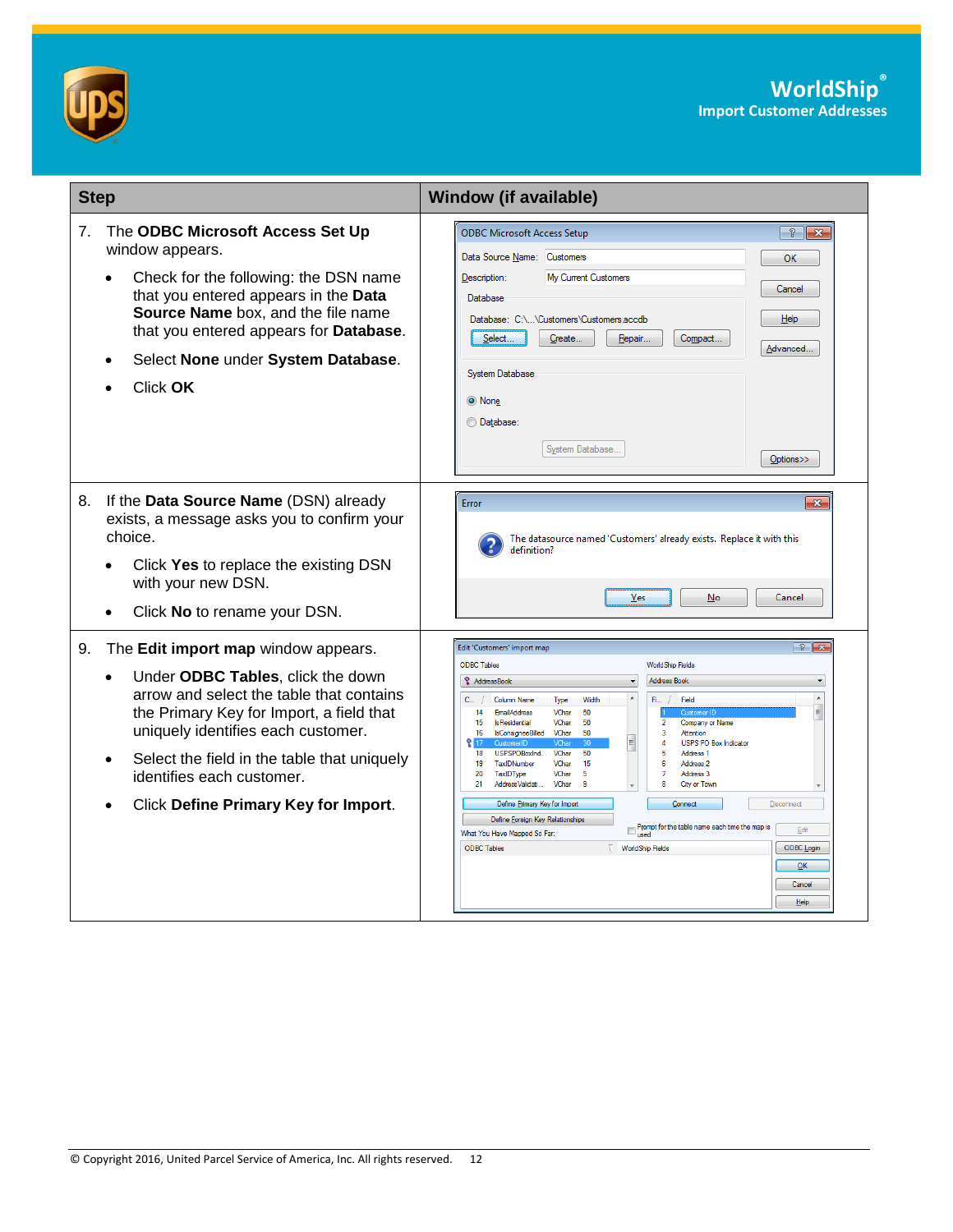



| <b>Step</b>                                                                                                                                                                                                                                                             | <b>Window (if available)</b>                                                                                                                                                                                                                                                                                                                                                                                                                                                                                                                                                                                                                                                                                                                                                                                                                                                                                                                                                                                                                                                                                                                                                                                                                                                                                                                                                   |
|-------------------------------------------------------------------------------------------------------------------------------------------------------------------------------------------------------------------------------------------------------------------------|--------------------------------------------------------------------------------------------------------------------------------------------------------------------------------------------------------------------------------------------------------------------------------------------------------------------------------------------------------------------------------------------------------------------------------------------------------------------------------------------------------------------------------------------------------------------------------------------------------------------------------------------------------------------------------------------------------------------------------------------------------------------------------------------------------------------------------------------------------------------------------------------------------------------------------------------------------------------------------------------------------------------------------------------------------------------------------------------------------------------------------------------------------------------------------------------------------------------------------------------------------------------------------------------------------------------------------------------------------------------------------|
| 10. A key appears next to the ODBC Table's<br>name and next to the selected field to<br>indicate the Primary Key for Import.<br>Select the field under WorldShip Fields<br>that best matches your selection under<br><b>ODBC Tables.</b><br>Click Connect.<br>$\bullet$ | Edit 'Customers' import map<br>$\frac{1}{2}$ $\mathbf{x}$<br><b>ODBC Tables</b><br><b>WorldShip Fields</b><br><b>AddressBook</b><br><b>Address Book</b><br>7<br>$\overline{\phantom{a}}$<br>$\blacktriangle$<br>Field<br><b>C</b><br><b>Column Name</b><br>Width<br>Fi<br>Type<br>$\equiv$<br>50<br>14<br><b>EmailAddress</b><br>VChar<br>$\overline{2}$<br>15<br><b>IsResidential</b><br>VChar<br>50<br>Company or Name<br>16<br><b>IsConsigneeBilled</b><br>VChar<br>50<br>3<br>Attention<br>E<br>217<br>4<br><b>USPS PO Box Indicator</b><br>CustomerID<br>VCha<br>18<br>USPSPOBoxInd<br>VChar<br>50<br>5<br>Address 1<br>19<br>TaxIDNumber<br>VChar<br>15<br>6<br>Address <sub>2</sub><br>20<br>TaxIDType<br>VChar<br>5<br>7<br>Address 3<br>AddressValidati<br>VChar<br>8<br>City or Town<br>21<br>9<br>Define Primary Key for Import<br>Connect<br>Disconnect<br>Define Foreign Key Relationships<br>Prompt for the table name each time the map is<br>used<br>Edit<br>What You Have Mapped So Far:<br>ODBC Login<br><b>ODBC Tables</b><br><b>WorldShip Fields</b><br>QK<br>Cancel<br>Help                                                                                                                                                                                                                                                                               |
| 11. The mapped fields appear under What You<br><b>Have Mapped So Far.</b><br>Continue to map the rest of the ODBC<br>$\bullet$<br>Tables names to the WorldShip<br>Fields.<br>Click OK.                                                                                 | Edit 'Customers' import map<br>$\frac{1}{2}$ $\mathbf{x}$<br><b>ODBC Tables</b><br><b>WorldShip Fields</b><br><b>AddressBook</b><br><b>Address Book</b><br>$\overline{\phantom{a}}$<br>$\blacktriangle$<br>Column Name<br>Width<br>Field<br>$C_{\cdots}$<br>Type<br>$\mathsf{F}$ i /<br>VChar<br>Customer ID<br>œď<br>oo 1<br>Company<br>35<br>oo 2<br>Attention<br>VChar<br>oo <mark>r</mark><br>Company or Na<br>35<br>Attention<br>oo 3<br><b>Street</b><br>VChar<br>oo 3<br>35<br><b>USPS PO Box Indicator</b><br>$\overline{4}$<br>RoomFloor<br>VChar<br>004<br>35<br>Address 1<br>-5<br>Department<br>VChar<br>oo 5<br>00 G<br>City<br>VChar<br>30<br>6<br>Address <sub>2</sub><br>ee 7<br><b>StateProv</b><br>VChar<br>30<br>$\overline{7}$<br>Address 3<br>oo 8<br>PostalZipCode<br>VChar<br>10<br>oo 8<br><b>City or Town</b><br>Define Primary Key for Import<br>Disconnect<br>Connect<br>Define Foreign Key Relationships<br>Prompt for the table name each time the map is<br>used<br>Edit<br>What You Have Mapped So Far:<br>$\blacktriangle$<br>ODBC Login<br><b>ODBC Tables</b><br><b>WorldShip Fields</b><br>AddressBook<br>ee Address Book<br>OK<br>Ė<br>AddressBook::Country<br>oo Address Book::Country/Tenttory<br>oo Address Book::Customer ID<br>AddressBook::CustomerID<br>Cancel<br>AddressBook::PostalZipCode<br>co Address Book::Postal Code<br>Help |
| 12. A message asks you to confirm your batch<br>import.<br>Click Yes.                                                                                                                                                                                                   | <b>UPS WorldShip</b><br>$\Sigma$<br>Do you want to Batch Import now with Customers1?<br>Yes<br>No                                                                                                                                                                                                                                                                                                                                                                                                                                                                                                                                                                                                                                                                                                                                                                                                                                                                                                                                                                                                                                                                                                                                                                                                                                                                              |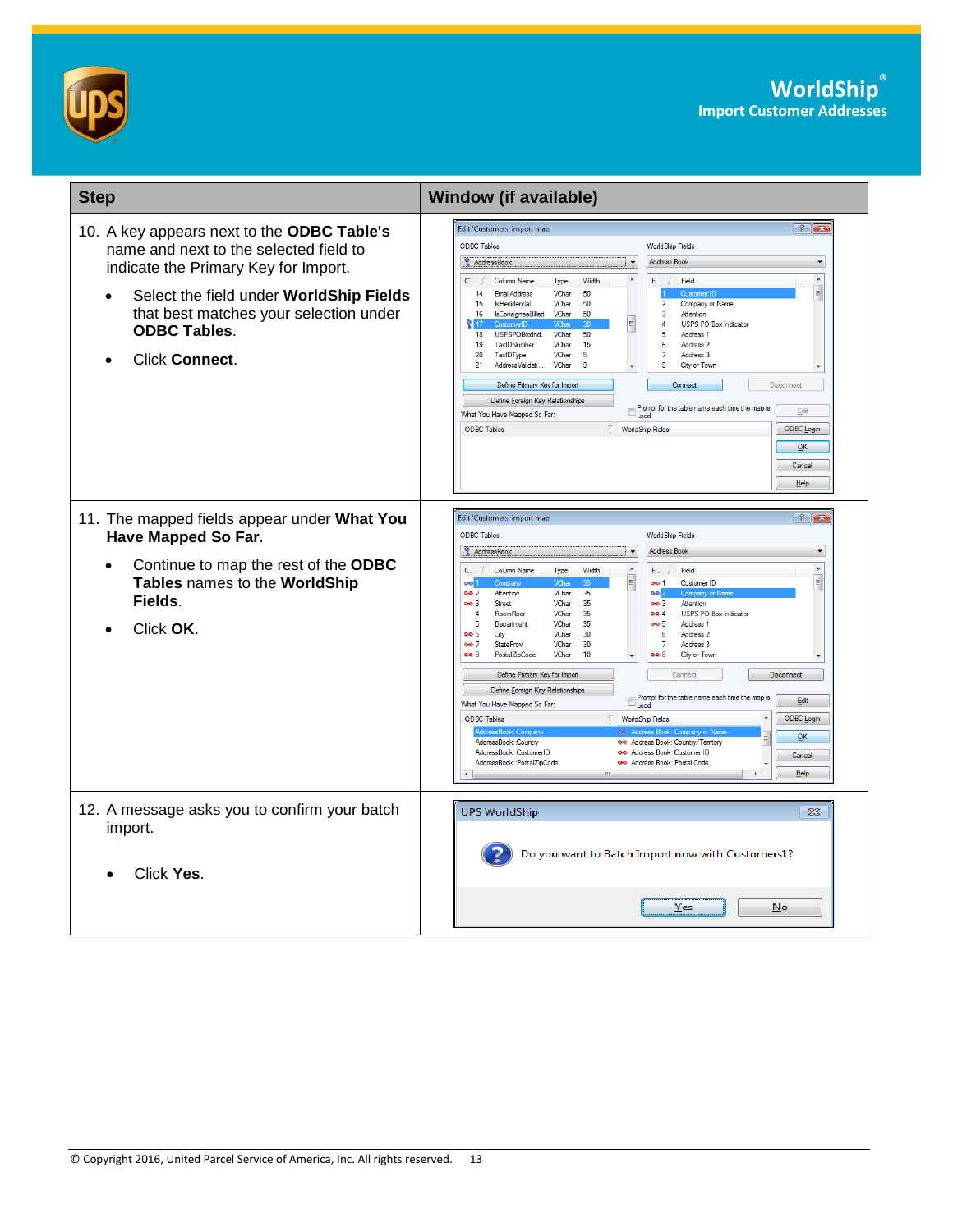



| <b>Step</b>                                                                                                                                                                                                                                                                                                                                                                                                           | <b>Window (if available)</b>                                                                                                                                                                                                                                                                                                                                                                                                                                                                                                                                                                                                                                                                                                                                                                                                                                                                                       |  |  |
|-----------------------------------------------------------------------------------------------------------------------------------------------------------------------------------------------------------------------------------------------------------------------------------------------------------------------------------------------------------------------------------------------------------------------|--------------------------------------------------------------------------------------------------------------------------------------------------------------------------------------------------------------------------------------------------------------------------------------------------------------------------------------------------------------------------------------------------------------------------------------------------------------------------------------------------------------------------------------------------------------------------------------------------------------------------------------------------------------------------------------------------------------------------------------------------------------------------------------------------------------------------------------------------------------------------------------------------------------------|--|--|
| 13. The Batch Import Data window appears.<br>This window shows all the available maps,<br>including the map that you created.<br>Under Select a Map to Import Data<br>$\bullet$<br>from, select the map name that you<br>created.<br>Under What type of import would you<br>$\bullet$<br>like to do, select an option<br>Click Next.                                                                                  | $\frac{2}{3}$ $\mathbf{x}$<br>Batch import data<br>Select a map to import data from:<br>Map Name<br>/ Map Type<br><b>ODBC DSN/Location</b><br>E<br><b>Customers</b><br><b>Address Book</b><br>Customers<br>Sample Order Import 1<br>UPS WorldShip Sample<br>Shipment<br><b>Default Import - My</b><br>Address Book<br><b>Default Import - Wor Address Book</b><br>C { Default Import Invali Address Book<br>Time in the C<br>$\rightarrow$ 1<br>What type of import would you like to do?<br>Address Books<br>Distribution Lists<br>Manually process duplicate records<br><b>Access Point</b><br>Importer<br><b>O</b> Discard duplicate records<br>Intermediate Consignee<br>Producer<br>Overwrite existing records<br>Ship From / Return To<br>Ship To / Collect From<br><b>Third Party</b><br>Do not use postal code validation<br><b>Ultimate Receiver</b><br>Delete existing records<br>Next<br>Help<br>Cancel |  |  |
| 14. The Import/Export Preview window<br>appears.<br>Click Next.                                                                                                                                                                                                                                                                                                                                                       | $\frac{3}{8}$ $\frac{8}{8}$<br>Import/Export Preview<br>Importing from C:\MYUPSDATA\UPS\WSTD\ImpExp\AddrBook\Customers.dat<br>There are 44 record(s) to be imported.<br>Next<br>Cancel<br>Help                                                                                                                                                                                                                                                                                                                                                                                                                                                                                                                                                                                                                                                                                                                     |  |  |
| 15. The Progress window appears followed by<br>the Import/Export Summary window.<br>Tip: To view the Import/Export Summary<br>listing, click the up and down arrows or<br>move the scroll bar.<br>Options in this window include:<br>Click Save to save the imported<br>addresses.<br>Click Discard to discard the imported<br>$\bullet$<br>addresses.<br>Click Keep Log to save the log to a<br>specified directory. | $\left  \mathbf{r} \right $ $\left  \mathbf{r} \right $<br><b>Import/Export Summary</b><br>Auto Save Log<br>Importing record 41<br>translating record 1 for Record Container<br>Importing record 42<br>translating record 1 for Record Container<br>Importing record 43<br>translating record 1 for Record Container<br>Importing record 44<br>translating record 1 for Record Container<br>rocessed 44 record(s). There were 1 duplicate record(s). There were 2 record(s) already in the database<br>$\overline{\phantom{a}}$<br>Do you want to save or discard all records?<br>Discard<br>Help<br>Keep Log<br>$S$ ave                                                                                                                                                                                                                                                                                           |  |  |